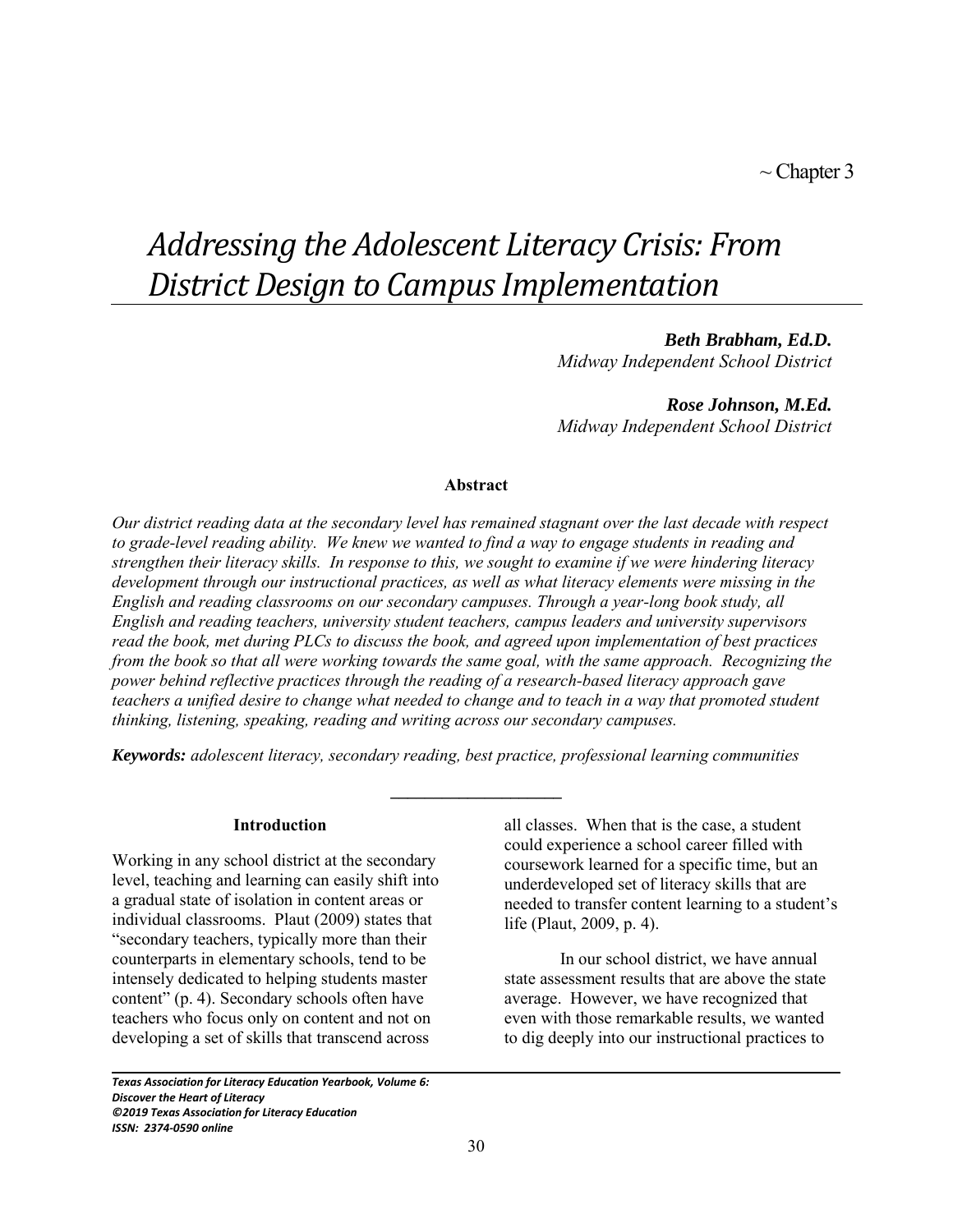ensure that our students are exiting our school system reading at a level necessary for college and career readiness.

We began by assessing where we were compared to the state and the country. The national average for fourth grade students reading at a proficient level in 2017 was 35%. For Texas, only 29% of fourth grade students were reading at a proficient level (NAEP Reading Report Card, 2017). Data from NAEP for eighth grade was similar, with a national average showing 35% of students at the proficient level and 28% of students in Texas at a proficient level in reading (NAEP Reading Report Card, 2017). When analyzing our school district data on reading ability in the secondary grade levels, we are significantly above the national average.

We knew we wanted to work diligently and relentlessly against a silo approach across our secondary English Language Arts and Reading (ELAR) classrooms. Teacher autonomy was very important to us, but we still knew that there had to be some agreed-upon approaches that would reach the heart of literacy. For us, that meant ensuring our students continue to hone and strengthen their listening, speaking, reading, writing and critical thinking skills. "We know we are not moving students through books or units, but rather moving students toward greater independence and control of their decisions and experiences as readers and writers" (Kittle & Gallagher, 2018, p. 44). We were not satisfied with the idea that we could graduate students who were not reading and writing on grade level, nor who had the skill set to think critically about themselves and the world around them.

### **A District Unified**

We began with a unified approach across our district during the 2017-2018 school year. A few teachers had begun incorporating the work of Kylene Beers and Bob Probst, from their book, Notice and Note: Strategies for Close Reading. The Beers and Probst (2013) focus on six signposts for fiction text and five signposts for nonfiction text. These eleven signposts support the reader in being attentive to reading the text closely. The signposts also include an anchor question to enhance critical reading of the text. Therefore, the idea of implementing signposts across all secondary ELAR classrooms was presented to the district vertical team during the 2017-2018 school year by the Coordinator of Secondary English Language Arts and Reading for our schools. That team consisted of ELAR teachers from fifth through twelfth grade, as well as special education and English as a Second Language (ESL) teachers. Those teachers worked with the coordinator to develop a plan for implementation.

Ensuring that every teacher understood the literacy crisis, as well as the need for something that would address the crisis, was the first step. In order to address this, all English and reading teachers participated in a book study of Notice and Note: Strategies for Close Reading. The district coordinator created a detailed schedule to have the English and reading teachers work through the book in professional learning communities (PLC). The plan also included student teachers from the local university so they could learn alongside the teachers and understand the district expectation for every student. In addition, all campus leaders and college supervisors of the student teachers were made aware of the expectations for the English and reading classrooms at our secondary campuses.

# **District and Campus-Level Support**

The district coordinator divided the book into sections that the teachers read and discussed in PLCs each month. Teachers discussed the sections and determined how to implement the literacy signposts into upcoming lessons. Between PLC discussions involving the book study, the district coordinator and campus specialists checked for implementation of the literacy signposts during classroom walkthroughs and team discussions. Throughout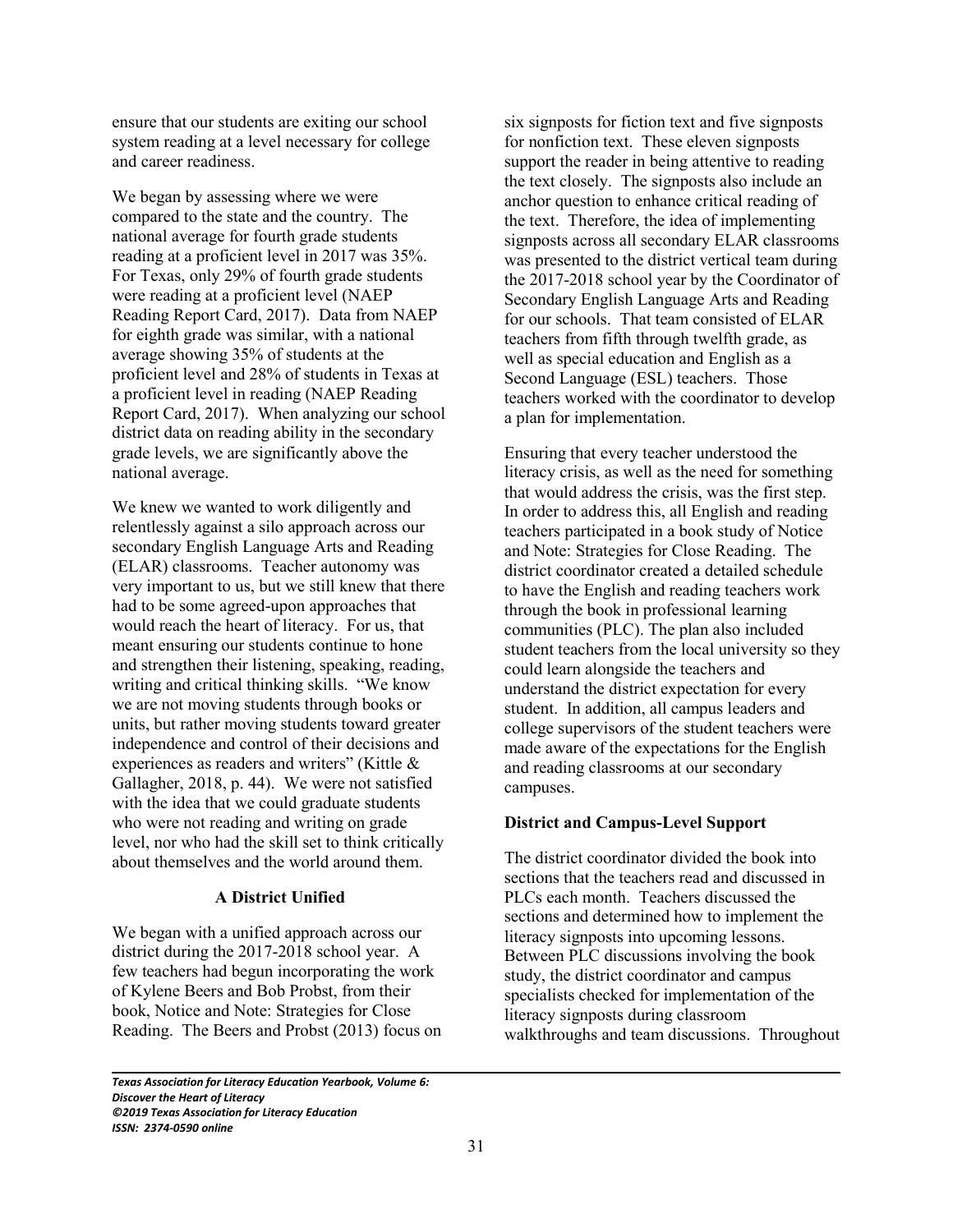the year, each PLC included a reflective conversation regarding how the implementation of literacy signposts had progressed from the time of the last book study conversation. PLC book study conversations also addressed how the reflective conversation could potentially impact or change instructional approaches moving forward. Teachers, student teachers, campus and district leaders, and university supervisors all participated in conversations and in making suggestions to improve implementation.

#### **Visible Student Change in the Classroom**

As implementation of the literacy signposts improved, teachers began to take notice of how student thinking was changing in their classrooms. The English and reading teachers discussed frequently how planning for thinking in lessons was critical. They discussed how we knew we wanted our classrooms to be more about building literate human beings and less about distribution of grades. We agreed with Beers and Probst (2017) that, "in too many places, we ask kids to read (and write) so we can give them a grade that shows they've learned some skills someone has decided they need to learn" (p. 20). Our teachers also knew that the literacy signposts were designed to draw thinking from students, knowing that the point of the signposts was not to search for one right answer. The ongoing discussion in the district English and reading classrooms was to move from telling students what to think (as students are conditioned to expect) and to plan lessons that engage their thinking. "When we tell our students what to think, we inadvertently teach them that thinking is not important. We take shortcuts to knowledge at the expense of understanding" (Plaut, 2009, p. 16).

# **The Use of PLCs and Campus Personnel for District-Wide Implementation**

The goal was not only to study the book, but to ensure a unified implementation of the core beliefs and use of the signposts in classrooms

across the district. At some schools instructional specialist helped to guide the progress by exploring each signpost with teachers through various methods. Through PLCs teachers would examine children's literature for examples of signposts. They would then share their findings with each other to learn and model the depth of discussion that can arise when readers discuss literature. The instructional specialist sought out books that could illustrate and expand teacher knowledge of each signpost before using them with students' classroom literature. The following is a sampling of the children's books and the signposts that were discovered and discussed in the middle school's PLC as teachers learned together.

- *Each Kindness* by Jacqueline Woodson – Aha Moment
- *When We Were Alone* by David A. Robertson – Memory Moment
- *Giraffes Can't Dance* by Giles Andrede – Words of the Wiser
- *The Hat* by Jan Brett Again and Again
- *Finding Joy* by Marion Coste Tough **Questions**
- *Mr. Tiger Goes Wild* by Peter Brown Contrasts and Contradictions

In addition, the instructional specialist supported the initial execution of lesson plans as teachers examined the choices of literature in PLCs prior to classroom use for the possible implementation of signposts that the students might employ.

Support and scaffolding for the students helped promote the daily use of signposts. For example, bookmarks displaying the signposts were utilized for quick reminders and references. Students picked up a bookmark on the way into the classroom each day to use whether reading independently in a book of choice or reading literature assigned to the class. Large posters detailing the signposts and their corresponding questions also lined the walls to enhance student use and afforded the teachers an immediate reference during lessons. On a campus where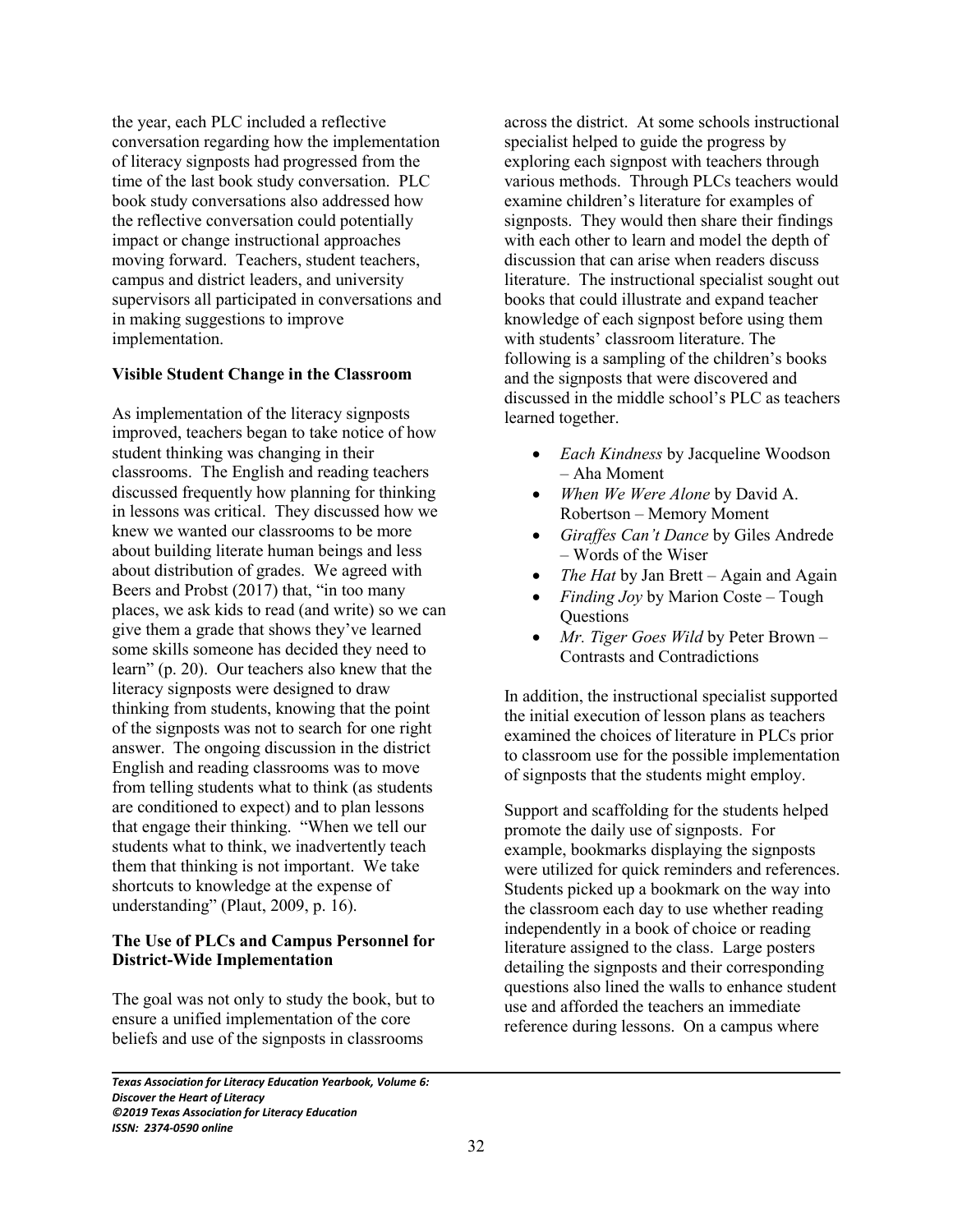these aids were used, a ninth grade English teacher revealed that she saw students arriving to high school ready to engage with difficult text by adding the signposts to their annotations for greater understanding (K. Bachert, personal communication, February 25, 2019).

The results of intense focus and preparation led to results beyond teacher expectations. The depth of our students' reading and thinking about text was exhilarating when the students' personal interchanges with the text led them to explore aspects we had not anticipated in our PLC discussions. We practiced the rigor that "lies in the transaction between the reader and the text and then among readers. The essence of rigor is engagement and commitment" (Beers & Probst, 2017, p. 23).

Building classrooms to develop the literate learners and thinkers we desired meant promoting student ownership for reading and critical thinking. We knew we must change the classrooms to encourage discussions that could spring from the students' thinking rather than the teachers' leading questions. The teacher could no longer be center stage with the answer. The environment of the classroom demanded a shift from the students' search for the teachers' answers to the search for meaning in the literature that is "created not purely and simply from the words on the page, but from the transaction with those words that takes place in the reader's mind" (Beers & Probst, 2013, p. 34- 35). We understood and began to exercise the knowledge described by a sixth-grade reading teacher in our district, "Notice and Note has completely transformed the way that I teach and the [way] students think critically about text" (K. Talbert, personal communication, February 25, 2019).

The teachers grew comfortable and even delighted when they saw students use signposts to talk about literature in ways we had not

expected. The redesign of classrooms required teachers to be comfortable with discussion groups, student talk, and even at times a heated debate over insights into literature.

# **The Challenge of Change Leads to Student Success**

The synergy created across the district was evident in the synergy happening within each classroom. At the heart of our desired literacy improvements, we wanted an engaged reading, writing, thinking, and responsive students. A middle school seventh-grade teacher reported the organic development of "annotation groups" gathering around a text without teacher direction or instruction. These spontaneous groups used signposts as they would read together, annotate, discover, and discuss the impact of the literature through the author's purpose. Signposts also supported our endeavor to see reading and writing skills support each other. In an eighth grade Pre-AP English class, a student asked if she could try her hand at the signpost Again and Again in her writing because she had seen this enhance the meaning in various authors' writing.

Clinging to the purpose of fostering students that are ready for college and beyond meant letting the students discover themselves in the literature and in their writing. "The reader is not asked to ignore himself in a sterile exercise of extracting data from the text. Instead, he is encouraged to look at himself, and at his own responses, without losing sight of the text" (Beers and Probst, 2017, p. 153). This district-wide approach was able to take down the walls of an isolated, silo-teaching approach and build a connected focus that traveled from fifth to twelfth grade. This commitment has promoted critical thinking skills and enhanced literacy in our students. We look forward to the continuous impact this approach makes in the lives of our students.